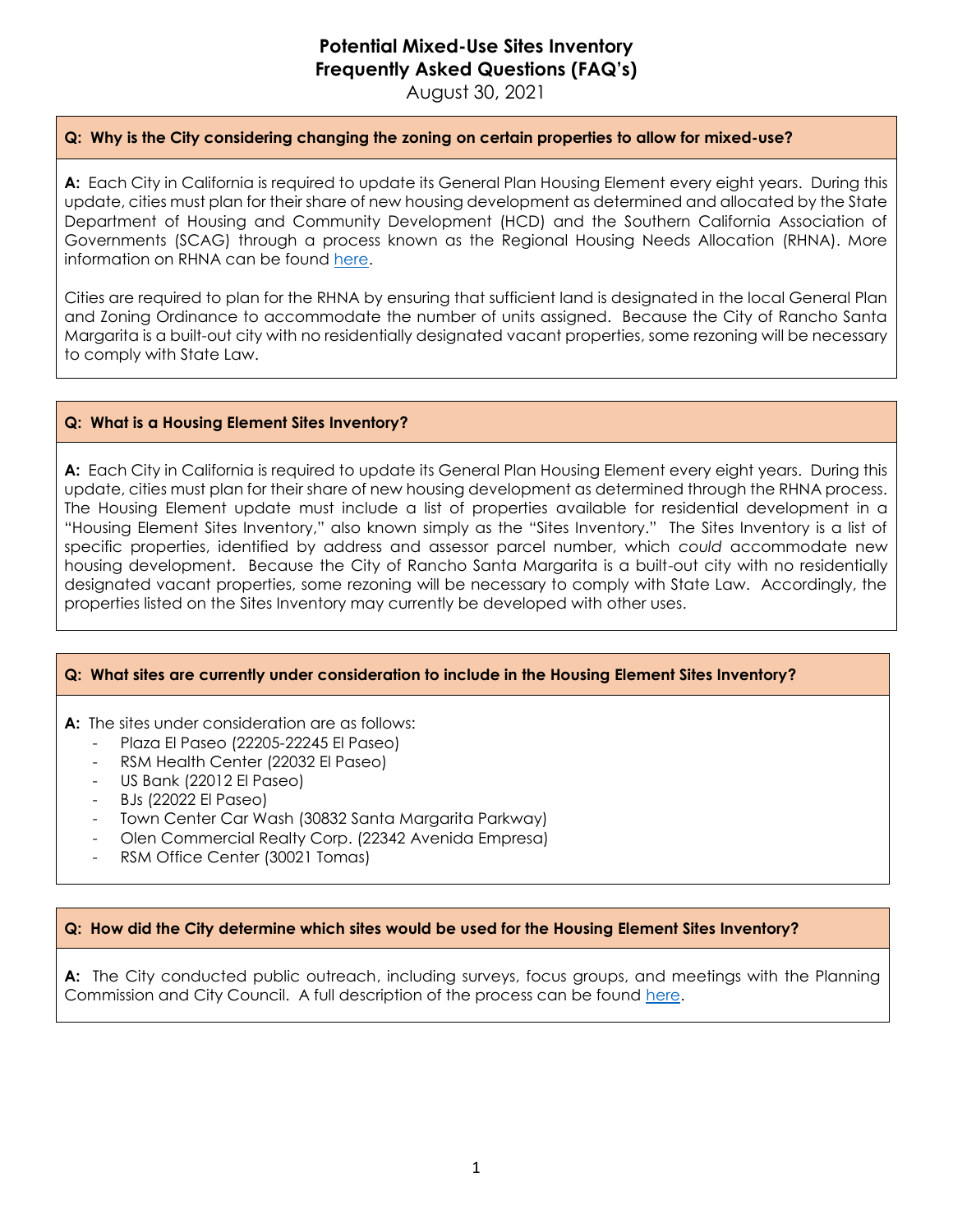# **Potential Mixed-Use Sites Inventory Frequently Asked Questions (FAQ's)**

August 30, 2021

#### **Q: What changes are being considered?**

**A:** As noted above, the City is required to plan for 680 new homes. In order to create the opportunity for 680 new housing units, the City plans to rezone certain properties which are currently developed with commercial, office, and business park uses to allow for mixed-use.

Mixed-Use zoning will accommodate a combination of multi-family housing with commercial and office uses. The City does not intend to make any of the current uses on the properties non-conforming – meaning the existing legally established uses may remain in place indefinitely. Additionally, property owners may consider redevelopment to provide residential uses that comply with the Mixed-Use Zoning Designation.

### **Q: Why were these properties in particular chosen as potential sites to accommodate the housing units?**

**A:** The sites under consideration are located along major arterials with access to transportation, goods and services, and existing infrastructure. Further, none of the sites are located within the Very High Fire Hazard Severity Zone. Finally, Rancho Santa Margarita is a built-out community and placing the opportunity for new housing units in the central portion of the City, along arterials and close to services honors the original intent and vision of the City. Mixed-use zoning in these locations honors the City's Master Plan of "protecting and enhancing well-designed and well-maintained neighborhoods that complement the natural environment. The quality of environmental, open space, scenic resources, and our watershed shall be preserved to enhance the community's distinct setting and natural beauty." And, "As the community matures, residential, commercial, and industrial areas will be revitalized to enhance quality of life and encourage economic development." (Original Vision Statement of Rancho Santa Margarita).

Throughout the public outreach process (surveys, focus groups, public meetings), all possible options to accommodate the RHNA were presented for consideration. Rezoning the few existing buildings mentioned above is ultimately the direction the City is taking.

### **Q: What changes will happen if properties are rezoned for Mixed-Use?**

**A:** No immediate changes will occur if properties are rezoned for Mixed-Use. Mixed-Use zoning will allow for a variety of multi-family housing, commercial, and office uses. The City does not intend to make any of the current uses on the properties non-conforming and the existing legally-established uses currently occupying the sites may remain in place indefinitely. Rezoning does mean that a property owner could choose to develop residential uses and/or a mix of uses that comply with the Mixed-Use zoning.

#### **Q: Are there any benefits to the property owner when property is rezoned from Commercial or Business Park to Mixed-Use?**

**A:** Rezoning of a property from Commercial or Business Park to Mixed-Use would provide the property owner with options they do not currently have. The City does not intend to make any of the current uses on the properties non-conforming. The Mixed-use designation will allow all existing development to remain in place, and will also allow for the addition of residential uses to these sites.